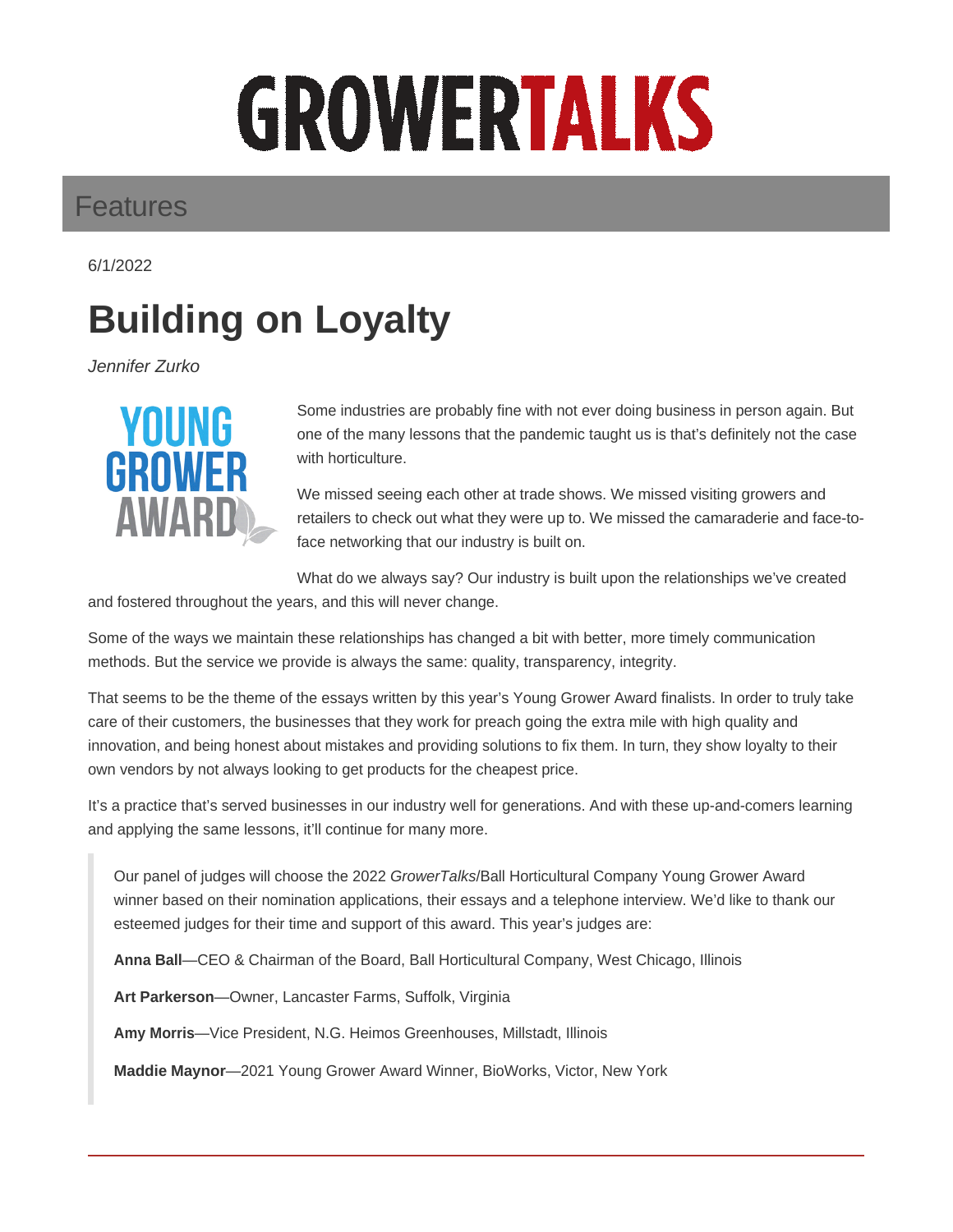Q. Long-term business relationships and loyalty drive our industry and have for generations. What are some specific strategies your business has implemented to create and foster strong relationships with your suppliers and customers?

### **Quinten Henning**

**Age:** 23 **Title:** Vice President **Operation:** Henning's Farm & Greenhouses—DeMotte, Indiana

The horticulture industry consists mostly of family owned and operated businesses. Many of these businesses have been passed down through generations. This can lead to developing some incredibly strong business relationships with roots that can grow significantly deep.

If one were to ask any grower in this country, there would be a significant number who would agree that loyalty to their customers and suppliers plays a substantial role in much of the decision-making process. Although there are many other factors that go into this process, to successfully plan for the future of any operation, building and maintaining those relationships should be a top priority.

As a fourth-generation grower and the second generation at Henning's Farm & Greenhouses, I've witnessed this firsthand. My parents started this business in 1987, and to this day, we're still working with multiple clients and suppliers who began doing business with my mom and dad over 30 years ago. That's an incredible accomplishment in most industries, however, in the horticulture industry, it's not unusual at all. This may lead one to ask what exactly helps to establish these relationships and what's the best way to maintain them?



For us, it's simple: integrity. This is the single most important part of creating and fostering any business relationship. Integrity should be the first word that comes to mind when people think of a business and its owners. When a grower makes an agreement with a client or supplier and shakes their hand, the grower must follow through with his or her part of the agreement. In order to operate any business that an owner can be proud of and pass on to the next generation, the owner must put an enormous emphasis on his or her code of ethics and consistently stay true to that

code. If a grower can run a business in this manner, customers and suppliers will certainly notice.

In our industry, there's a remarkable amount of risk that can come from any angle. As buyers and suppliers, being able to trust the person on the other end of the deal is extremely comforting and is a great way to lighten the stress of an already tremendously stressful job. I've had many of our clients tell me that a substantial amount of value is added to our products because they don't have to worry about us coming through on our end.

Having been raised in a family business, I was given an enormous amount of responsibility from a very young age. At times it felt as if I were learning how to be a grower and run a business by being pushed into the deep end and seeing if I could figure out how to swim. With that being said, I've made my fair share of mistakes, some of them costly. I still make mistakes almost daily. In my experience, I've found that when I make a mistake, no matter the size, it can still be a great opportunity not only to learn, but also to build an even stronger relationship with the person affected by that mistake.

Admit when a mistake or error has happened and be transparent about it. Let the other party know what happened, how it happened, and most importantly, the available options to correct it. Once a solution is agreed upon, promptly follow through with it, no matter the cost. It's easy to try and hide the mistake to save money or to avoid fixing it, but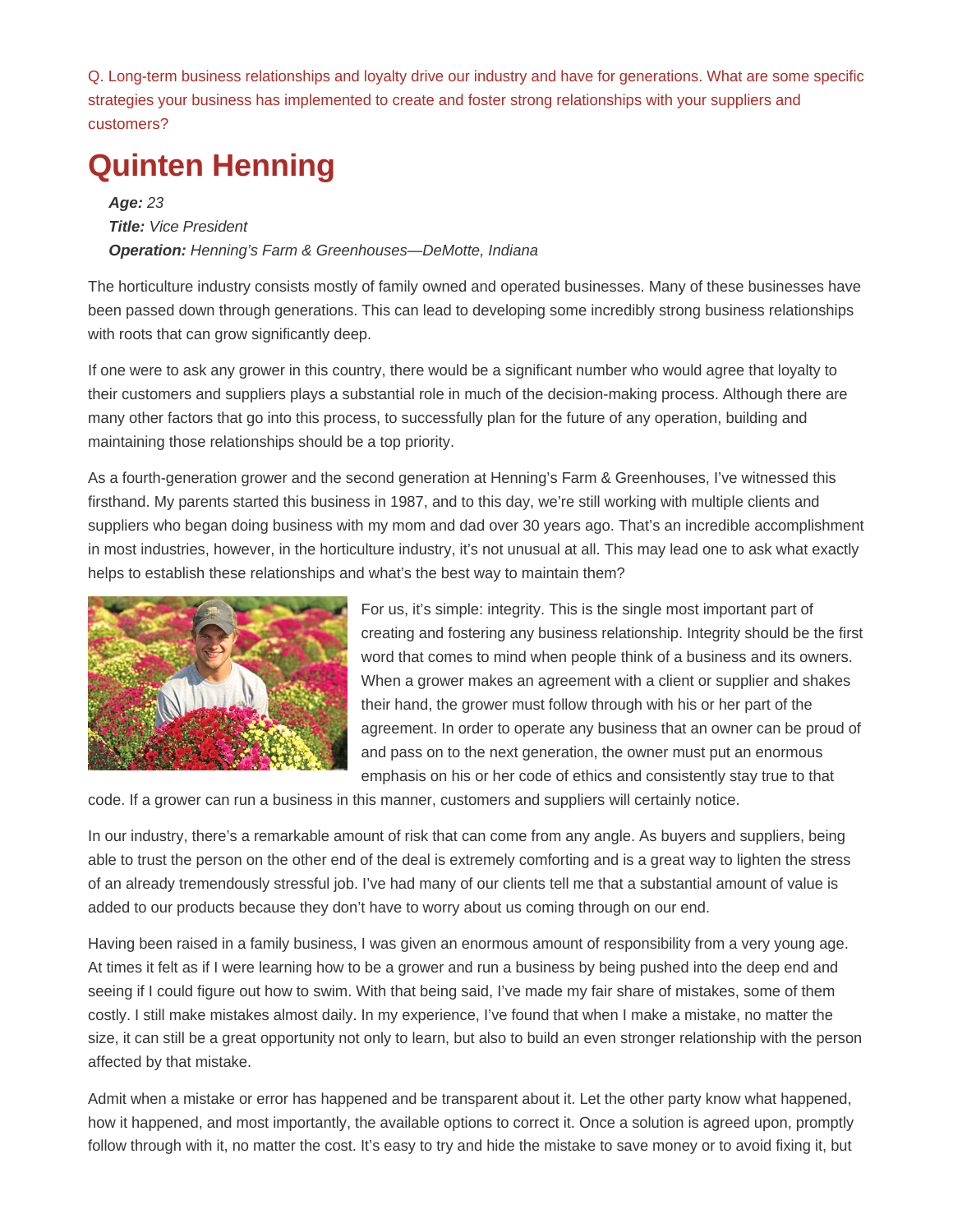eventually, customers will become aware and be hesitant to make future purchases. A grower may be able to make a little more money one year by ignoring those errors; however, far more money will be lost in the long run when those orders start to dwindle.

Oftentimes, we're unfortunately defined and remembered by our few weaknesses over our many strengths. Rather than letting a mistake be noticed as a weakness, let it be known that being able to adapt and overcome is one of your greatest strengths.

Another significant component of building and keeping these business relationships is the staff. A grower often manages a large number of employees, and these people can make or break any operation. To be an efficient leader, it's important to value those people more than any single supplier or client. Without these staff members, there would be no growing, and therefore, no suppliers or clients. Unfortunately, I've seen managers yell and belittle people when they do something wrong, which will only make things worse.

Nobody deserves to be treated poorly in a work environment. Instead, it's more effective to show them the problem, explain why it's a problem and teach them how to fix it. I've always made it a point to never raise my voice at someone working under me. I believe treating every single person with respect makes a huge difference in employee satisfaction. This strategy raises morale and creates a great working environment, which is key to providing high-quality products and ultimately keeps customers coming back. Clients and suppliers can easily sense the morale of the staff and that can have a great impact on how they view that operation.

There are numerous additional strategies that we actively implement to improve our relationships with our business partners and customers. However, I do believe that putting good old-fashioned honesty and hard work first is by far the most effective way to do that. Being able to own up to mistakes and fix them in a timely way is a close second.

In a fast-paced world full of cutting corners, it's refreshing to work with people that can do business on a simple handshake. For me, it's about slowing down and sticking to my roots. I try to carry with me every day something I was taught very early in life: By simply treating others as you would like to be treated, wonderful and amazing things will soon follow.

Q. Long-term business relationships and loyalty drive our industry and have for generations. What are some specific strategies your business has implemented to create and foster strong relationships with your suppliers and customers?

#### **Mike Krueger**

**Age:** 31 **Title:** Nursery Manager **Operation:** Midwest Groundcovers—St. Charles, Illinois

Peter Orum started Midwest Groundcovers in 1969 as a wholesale nursery to supply groundcovers to local landscapers, independent garden centers and nurseries in the Chicagoland area. In the early days, a customer came in and said he would buy 10 flats of pachysandra, but only if Peter could deliver the plants the next day. Though Midwest Groundcovers at the time had no intentions of delivering plants, nor owning a shipping fleet, Peter made a decision that would send the company down a whole new trajectory.

He loaded up his car and the plants were in the customer's hands all within 24 hours. Fifty-three years later, some things have changed, but loyalty, fairness and servicing the customer's needs have been the pillars that Midwest Groundcovers is built on.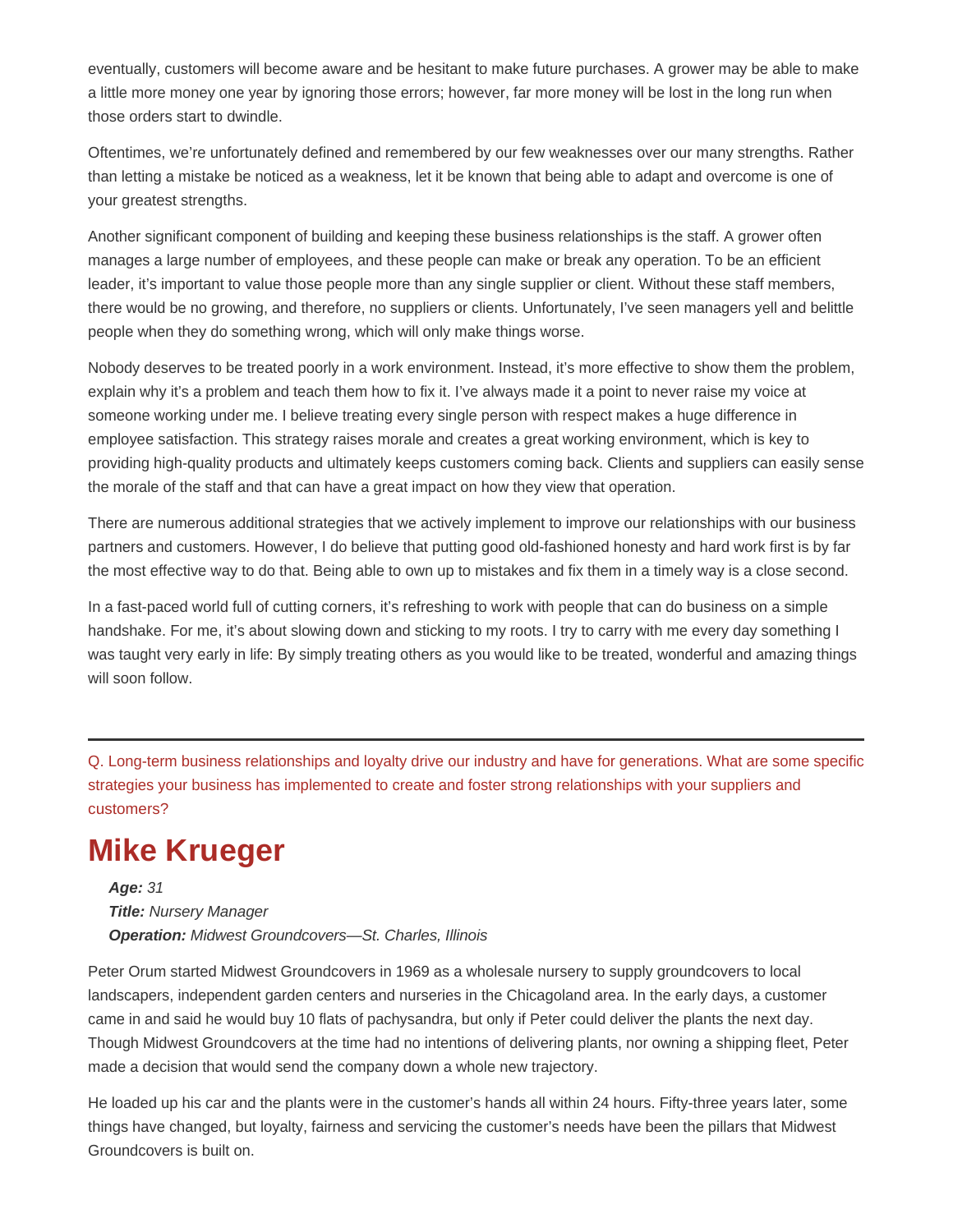

The same holds true for our suppliers, as we need them just as much as they need us. Strong partnerships are so integral to how we operate, not only internally, but also with our customers and suppliers, that "relationships" is the first thing listed under our Value Statements on the company's website. The emphasis placed on the human element of relationships is what keeps driving us forward. Today, Peter's daughter, Christa, is the owner and president of the company, but she still shares the same sentiment that strong relationships are the backbone of Midwest

Groundcovers and how we conduct business.

Ensuring that Midwest Groundcovers continues to serve its customers as Peter did from the very beginning is still front and foremost today. Every few years, Midwest Groundcovers creates a strategic plan for the upcoming years, and every plan encompasses how to improve our service for the customer. This is in all aspects of the company, from sales and shipping down to production.

To create the basis of our current strategic plan, we used the Value Discipline Model as a starting point. This model consists of Service and Product Leadership, Customer Intimacy and Operational Excellence. The point of the model is that a company cannot equally exceed in all three of these values. Where we've worked hard to home in on is Service and Product Leadership. We strive to carry a wide variety of plants and to be the one-stop-shop for our customers.

In the modern era of online shopping, we've put resources into enhancing our website and added an online ordering option. This allows customers to place orders for plants whenever they can find time in their busy schedule. Turnaround times for orders is 36 hours, and customers have the choice between picking up in our yard or having one of our many fleet vehicles deliver to their location or jobsite.

We've created display gardens so that customers can come and get inspiration for their projects and clients. Another way we try to serve our customers is by partnering up with industry professionals or use our own staff to hold educational seminars on topics ranging from new varieties of plants in the market to improving the efficiencies of their own operations. Midwest Groundcovers also participates and sponsors many industry organizations and events as a way to give back to the green industry.

On the production side, we've been working to make our crop quality standards visible to our customers for better transparency, allowing us to meet their expectations. At the same time, when mistakes happen, we listen diligently to our customers and do our very best to make it right for them. Our internal SharePoint page helps track these issues, and makes sure that the sales and production teams are in sync to ensure the same error isn't repeated. This is how Midwest Groundcovers continues to foster relationships with our customers and build a lasting trust.

Sustaining relationships with our suppliers is as equally important as with our customers. What I've learned at Midwest Groundcovers is, just like our customers, you give suppliers the same respect. One of our closest suppliers is our sister company, Midwest Trading, which supplies our soil mixes. We're fortunate to have them and through this relationship it's helped us at Midwest Groundcovers see how difficult of a task our suppliers have at sourcing the raw materials they need to create the products that we buy.

Suppliers are not only those that supply us with direct materials like containers, soil and liners, but also the contractors that assist with repairs, construction and general maintenance. We value the personal relationships we've created with our suppliers and have stuck with many of them for decades. The groundwork of that is being flexible and working with our suppliers to find a common ground. Setting realistic expectations is another part of a lasting relationship. A good supplier will already be looking out for you in all aspects from quality of product to price in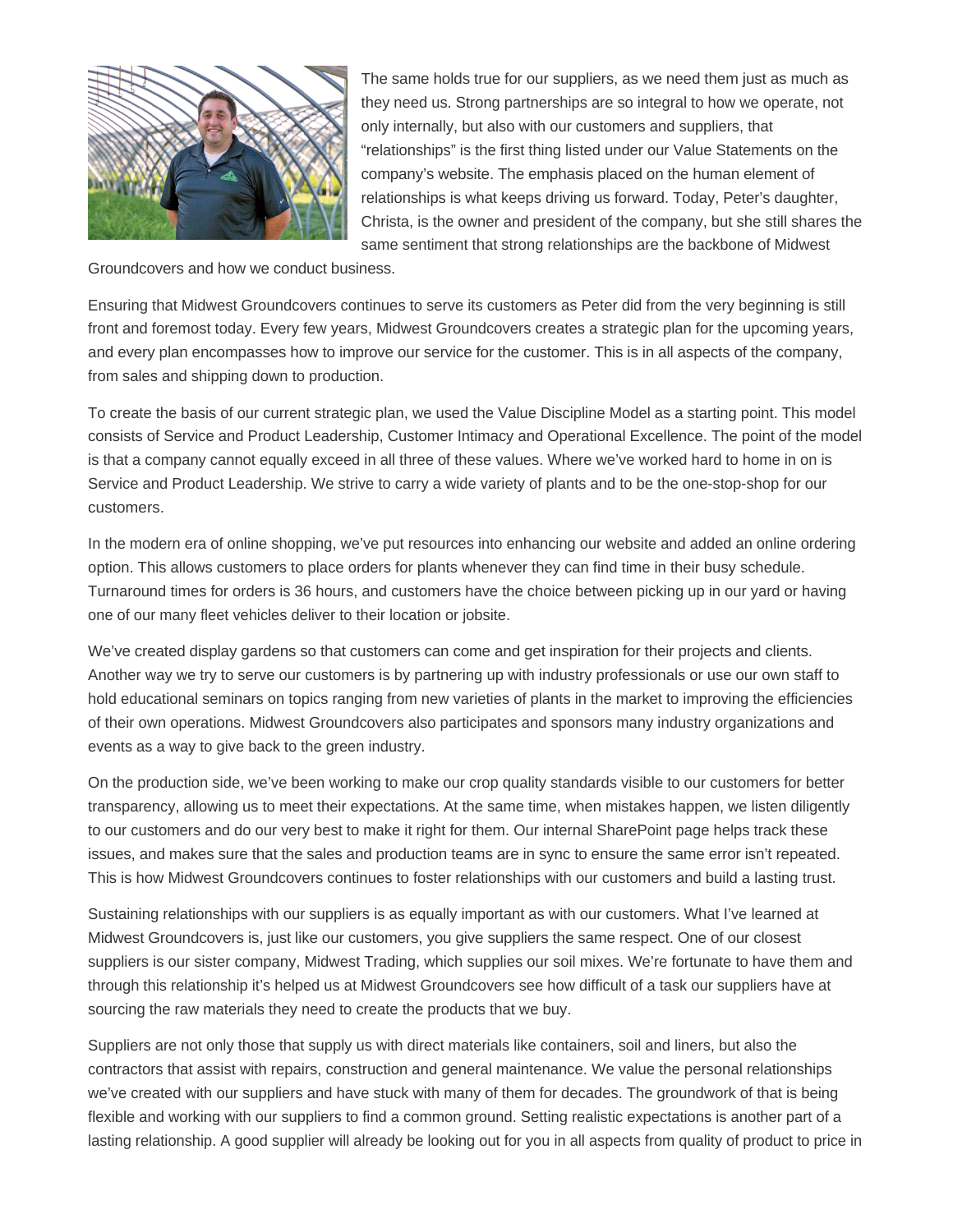order to meet your needs. We work to be understanding that suppliers have the same problems we face. Because of that, we don't jump from supplier to supplier, looking for the lowest cost because quality service comes with a price as well.

This brings up the final part of the puzzle: communication. Welcoming suppliers to come for visits when they're on the road or making time for a phone call allows them to understand our unique needs. Making the most of our supplier's time is just as important as making the most of our customer's time when we interact.

To break it down quite simply, whether we're speaking about our customers or suppliers, the answer to a long and prosperous relationship at Midwest Groundcovers is the human element of doing right by the customer or supplier. The value of relationships started with Peter and is now carried on by Christa. It's in our company Value Statements and it's the foundation of strategic plans for the future. Building and sustaining relationships is culturally a part of how Midwest Groundcovers operates as a business, both inside and out.

Q. Long-term business relationships and loyalty drive our industry and have for generations. What are some specific strategies your business has implemented to create and foster strong relationships with your suppliers and customers?

#### **Erika Ramos**

**Age:** 30 **Title:** Propagation Manager **Operation:** J. Berry Nursery—Grand Saline, Texas

When J. Berry Nursery (JBN) was first started, we were a small company competing against a multitude of other, more-established businesses. We needed to distinguish ourselves, do something different, something that would set us apart and give us the advantage. As a result, JBN has made it part of its culture to implement core values that bring about strong relationships, not only with our employees, but also with our suppliers and customers. Leadership, innovation, integrity and resilience are part of our culture, and play a key part in our internal and external relationships.

Internally, our employees are encouraged to express initiative through new ideas and techniques. Leaders are constantly being sought out, trained and developed, which creates more stability and opportunity for our employees. JBN takes pride in our ability to shape leaders and bring about not just a great work environment, but also a cascading desire throughout our workforce to take ownership of our collective ability to produce great plants.



JBN's continuous innovation and selective breeding is one of the things that drives our business, with our customers' success in mind as our end goal. We look at all aspects of our business to innovate, from new processes and equipment to new breeding and genetics. We're constantly pushing our employees to be the best version of themselves and helping them achieve their work potential by continuously refining and improving our methods and facilities. We're always open to new ideas to become more efficient, allowing us to do it better, faster and cheaper.

JBN strives to produce the highest quality plants and lead the market with our genetics. We look for the best genetics on the market, and our research and development department works tediously to figure out what will work best for us and our customers. Initiative, innovation and drive have led to many breakthroughs, and focusing on improving strategies through science and legitimate crop improvement has brought great genetics to our plants.